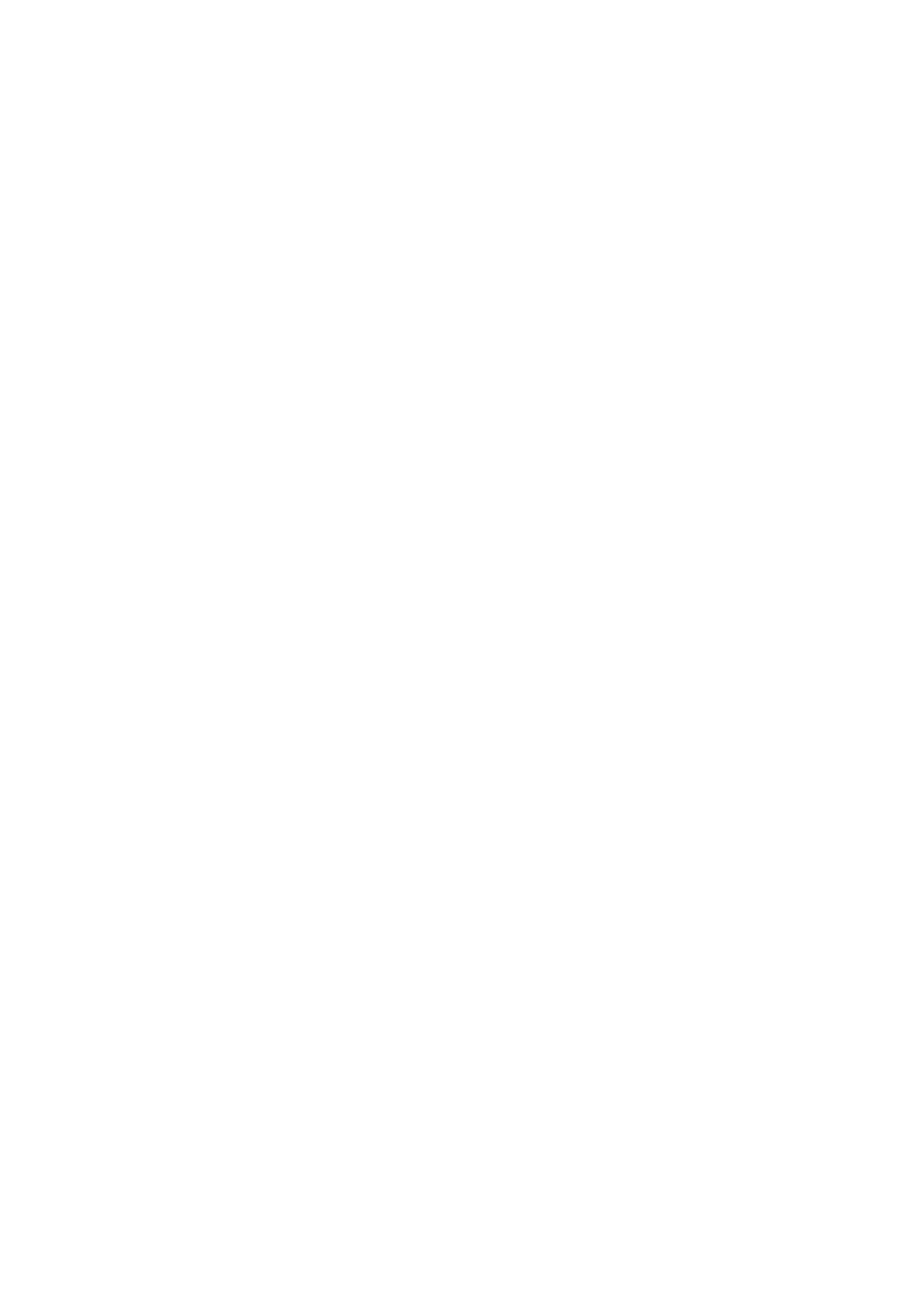#### **1 Introduction**

In the last decades, large-scale demolition and reconstruction of old urban areas have been observed, producing a significant part of inert waste materials around the world. During deconstruction or at the end of life, traditional mortared masonry walls offer no other recycling paths than demolition. Conversely, demountable construction systems like dry-stacked masonry bring forward twofold main assets: (i) the ease and speed of execution, which directly affects the construction cost; and (ii) the demountability, which positively affects the ecological impact by offering a second life to masonry blocks. (Bari, Abdullah, Yusuff, Ismail, & Jaapar, 2012) and (Anand & Ramamurthy, 2003) investigated the effectiveness of the dry-stacked masonry system in the construction productivity. They evidenced that the use of a dry-stacked masonry system leads to an enhancement of the productivity by 80 to 100% compared to a traditional mortared masonry system. The measurement made by (Anand & Ramamurthy, 2003) regarding the net output of 1 m² of wall per productive hour while using different masonry systems is reported as a radar in Fig. 1. They evidenced that dry-stacked systems are more effective than a traditional system in terms of productivity.



### **Fig. 1 Construction net output of 1 m² of wall per productive hour for different masonry systems (figure made using the data of (Anand & Ramamurthy, 2003))**

In view of this productivity performance, researchers have made intensive efforts for developing dry-stacked masonry systems to make masonry construction more affordable and sustainable. Thus, several dry-stacked masonry blocks have been designed worldwide with different interlocking mechanisms (Abang Ali, 1987; Agaajani, Waldmann, Scholzen, & Louge, 2016; Ben Ayed, Limam, Aidi, & Jelidi, 2016; Cetholic, 1988; Haener, 1984; Sturm, Ramos, & Lourenço, 2015; Thallon R, 1983; W. A. Thanoon et al., 2004). The interlocking mechanism improves the vertical and horizontal alignment of walls and provides a certain out-of-plan resistance to walls in the absence of the mortar layer.

Nonetheless, although the dry-stacked masonry system offers attractive interests, its extensive use is still hindered by (i) the premature cracking of wall which is related to the effect of the block geometric imperfections; and (ii) the lack of appropriate design standards for safely predicting its load-bearing capacity. In the current state-of-art, a couple of investigations first characterised the geometric imperfections of dry-stacked blocks as being the height difference and bed-joint roughness (Agaajani et al., 2016; Allaoui, Rekik, Gasser, Blond, & Andreev, 2018; Andreev et al., 2012; Gelen Gaël Chewe Ngapeya & Waldmann, 2020; Gasser, Terny-Rebeyrotte, & Boisse, 2004; Mohd Saleh Jaafar; Ahmed Alwathaf; Waleed Thanoon; J. Noorzaei; M. R. Abdulkadir, 2006). Then, the authors measured the imperfections using different technics like the matrix-based tactile surface sensors, the Fujifilm strips, the carbon footprint paper, the digital image correlation and the standard displacement sensors. From the different measurements, it emerged that the height difference between dry-stacked masonry blocks varies between +/- 0,25 and 2 mm, while the height of the asperities in the bed-joint roughness falls between 0,03 and 0,25 mm.

The lack of mortar layers in the horizontal joints of interlocking masonry walls combined to geometric imperfections of blocks lead to structural behaviour fundamentally different from conventional masonry walls under axial compression. (Bigoni & Noselli, 2010a) carried out investigations on dry-stacked masonry under axial compression. Upon the loading, they captured the actual load percolation system using the photo-elasticity transmission technic. They evidenced a tree-like load percolation system occurring in a dry-stacked masonry wall. They also revealed that the load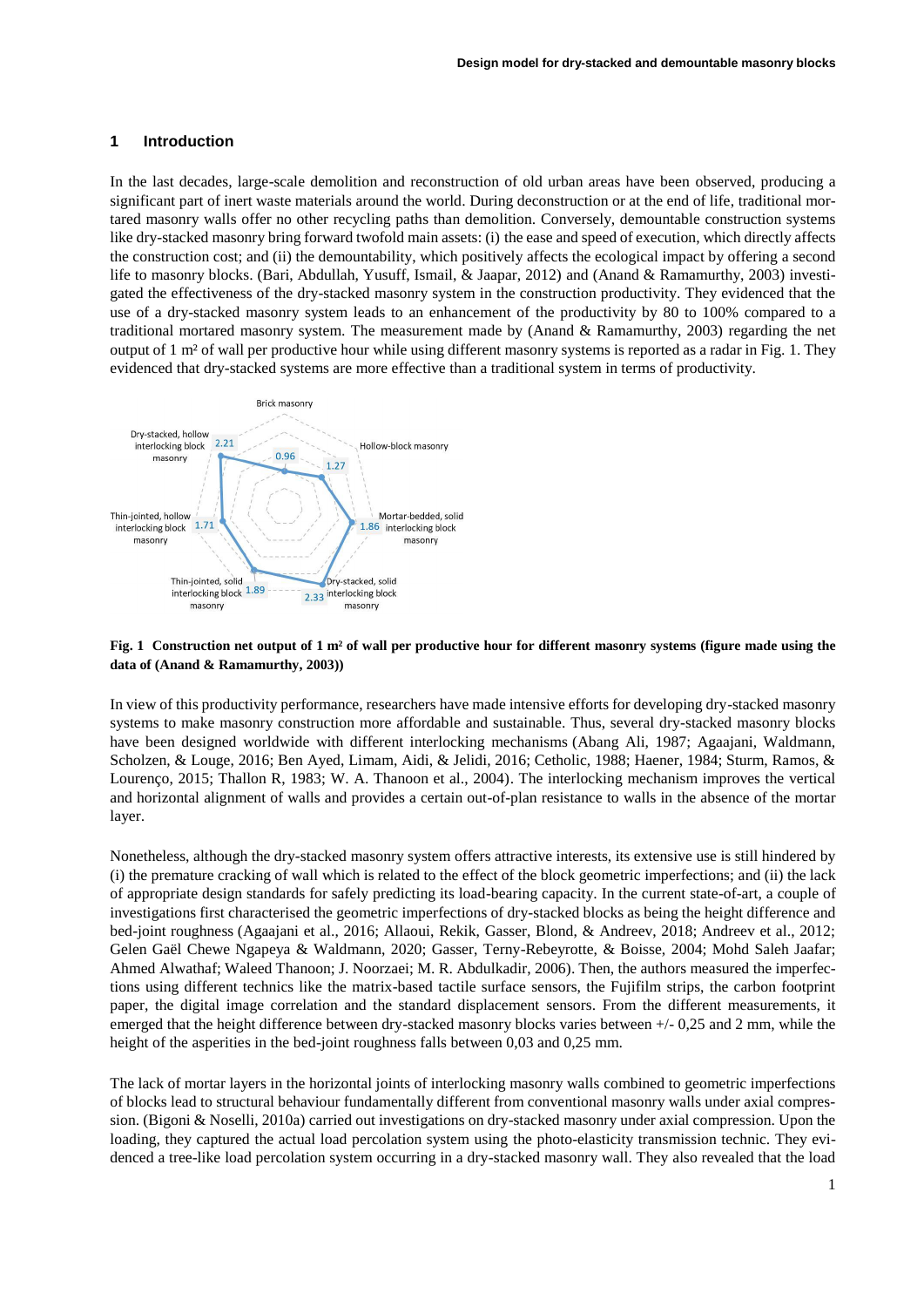transfer from course to course occurs in the middle and the edge sections of blocks, which results in high-stress peaks in dry-stacked masonry walls. The authors also observed that the highly localised stress percolation system observed in the first stages of the loading gradually tends towards a wider stress distribution in the last loading stages, a result of the increase of the contact surfaces in the wall as demonstrated by (Gelen Gael Chewe Ngapeya & Waldmann, 2020; Zahra & Dhanasekar, 2018). In further investigations, the authors (Bigoni & Noselli, 2010b) proposed a simple analytical model for determining the intensity of loads transmitted on blocks as a function of a predefined load transmission mechanism in the dry-stacked masonry wall.

(W. A. M. Thanoon, Alwathaf, Noorzaei, Jaafar, & Abdulkadir, 2008) performed numerical and experimental investigations on a 3-course dry-stacked masonry prism for discussing the mechanical behaviour under axial compression. First, they constructed a dry-stacked masonry prism in the lab and measured its stress-deformation response under axial compression. They observed (i) a nonlinear stress-deformation curve with a flat part related to the closure of gaps in the bed-joints, (ii) a progressive inflexion of the measured curve related both to the crushing of the asperities and the increase of the actual contact, and (iii) a flat and oblique curve part related to the achievement of the maximum contact stiffness in the bed-joints. Then, they computed the corresponding contact stiffness of the bed-joints, which they imported in their finite element model for indirectly consider the effect of the bed-joint roughness on the overall mechanical behaviour of the masonry prism. After running their numerical model, they found that under compression dry-stacked masonry suffers from asymmetric stress distribution in the face-shells of blocks. In addition, they demonstrated that dry-stacked masonry suffers from surface roughness related stress concentration, which strongly reduces itsload-bearing capacity. Their results confirms the findings of (Ben Ayed et al., 2016; Kang-Ho Oh; Harry G. Harries; Ahmed A. Hamid, 1995; Lourenço, Oliveira, Roca, & Orduña, 2005; Lourenço & Ramos, 2004). In an attempt to guide the prediction of the load-bearing capacity of dry-stacked masonry walls, several other authors developed correlations between block strength and masonry wallet/prism strength (Jaafar, Thanoon, Najm, Abdulkadir, & Ali, 2006; Silva et al., 2015; Sturm et al., 2015). A review of the proposed correlations revealed that the prism/wallet to block strength ratio varies between 0,21 and 0,70. Although being of significant value, the strength correlations cannot be directly used for designing dry-stacked masonry walls since the influence of the block imperfections strongly varies with the size of both blocks and walls.

The present investigation has a twofold perspective of (1) settling a design model for dry-stacked masonry and (2) assessing a mitigation strategy to overcome the impact of the geometric imperfections of block units on the load-bearing capacity of walls.

## **2 Methodology**

In the framework of this investigation, the methodology adopted to set up a design model for dry-stacked masonry was organised in three stages. In the first stage, experimental tests were carried out on wallets with a dual purpose: (i) to assess the effectiveness of the mitigation strategy for improving the load-bearing capacity of dry-stacked masonry and (ii) to constitute an experimental database useful for developing a reliable design model. In the second stage, the results of the experimental tests were combined with a statistical modelling of the impact of the geometrical imperfections of block units to settle down a design model for dry-stacked and demountable masonry. In the third and last stage, a design model was implemented to compute the load-bearing capacity of dry-stacked masonry walls and to compare the findings to the test results found in literature.

### **2.1 Raw dry-stacked masonry**

The investigations on the load-bearing capacity of dry-stacked masonry and the influence of the geometric imperfections of the block units have been carried out on a block delivered by a local producer. The used masonry block was made of two load-bearing face-shells with a net cross-section of 22.000 mm², interconnected by two webs (Fig. 2). The masonry block has a nominal height, length and thickness of 200 mm, 500 mm and 200 mm respectively, with a self-weight of 20 kg. In the first stage of the experimental analysis, following the provisions of the British Standards EN 772-1 (*BS EN 772-1:2000, Methods of test for masonry units – Part 1: Determination of compressive strength*, n.d.), uniaxial compressive tests have been realised on 10 randomly selected masonry blocks for the purpose of mechanical characterisation. The masonry blocks exhibited a mean compressive strength of 13 MPa.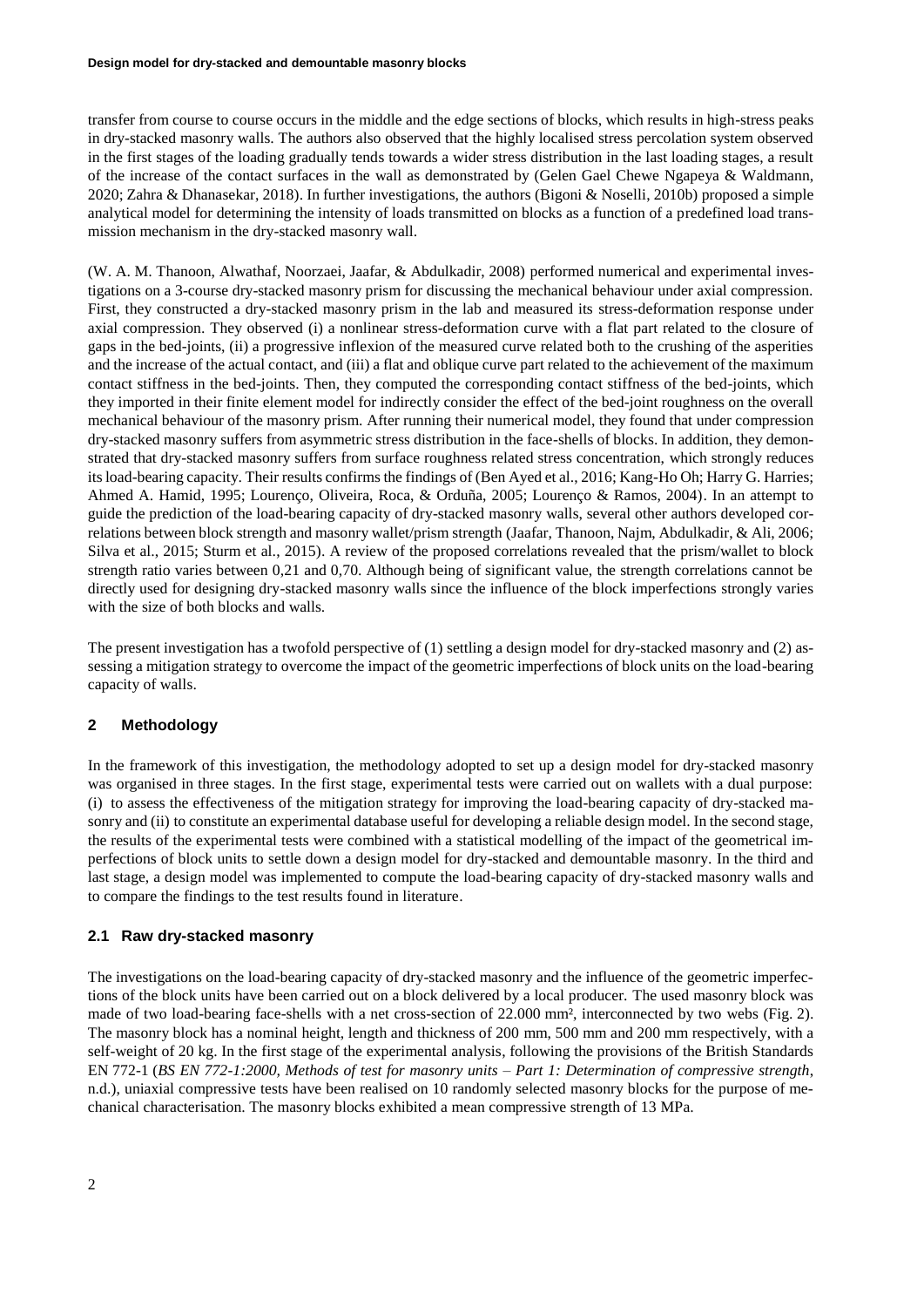

### **Fig. 2 Masonry block** (Gelen Gaël Chewe Ngapeya & Waldmann, 2020)

### **2.2 Improved dry-stacked masonry**

In the framework of the development of a design model for dry-stacked and demountable masonry, a mitigation strategy was also analysed for overcoming the curtailing effect of the geometric imperfections of blocks on the overall load-bearing capacity of walls. Indeed, (Zahra & Dhanasekar, 2018) have evidenced that the strong stress peaks generally observed in dry-stacked masonry systems can be partially relieved effortlessly by embedding a compressible material in the contact interfaces. As a mitigation strategy, a 10 mm layer of soft material was applied on the top faces of the block face-shells, with the aim to dampen or level the geometric imperfections of raw dry-stacked masonry blocks. The definition of the thickness of the additional layer was mainly based on the works of (Tang, 2012) who studied the effect of mortar thickness on the compressive strength of brick masonry. In fact, the author demonstrated that the optimum mortar thickness leading to the least effect on the masonry's strength is 10 mm.

For applying the additional material layer, the hardened masonry blocks were re-moulded in formworks heightened by 10 mm around the block face-shells. The empty space forecasted on the face-shells was then filled by hand with fresh mixed and purposely selected materials, before being slightly vibrated. The improved dry-stacked masonry blocks were then stored 28 days for hardening purpose.

### **3 Experimental analysis of the contact network and the load-bearing capacity of masonry walls 3.1 Materials of the additional layer**

(Vasconcelos & Lourenço, 2009) carried out experimental characterisations of stone masonry in shear and compression and revealed that the bed-joint closure in dry-stacked masonry is proportional to the contacting material stiffness. The closure of the bed-joint being strongly relates to the rate of the actual contact in the contact interfaces while the ultimate resistance of dry-stacked masonry still closely relates to the rate of the actual contact in the contact interfaces (Gelen Gael Chewe Ngapeya, Waldmann, & Scholzen, 2018). The selection of the material for the additional layer was of high significance. Indeed, four materials of different mechanical properties have been chosen. Three materials of a relatively common strength but of decreasing Young's modulus (Mix A, Mix B and Mix C) were compared to a very low strength material (Mix D). Low strength materials are known to induce significant lateral tensile stresses in dry-stacked masonry, which might limit the overall ultimate load-bearing capacity of walls. Despite that, it has been chosen for its possible high expectation of levelling capacity of block imperfections. On the other hand, although they might lead to less levelling of block imperfections, medium strength materials have been chosen as they are known to induce less lateral tensile stresses and higher load-bearing capacity in mortared masonry (Mohamad, Fonseca, Vermeltfoort, Martens, & Lourenço, 2017; Zucchini & Lourenço, 2007).

The compressive strength of the four mixes used for the additional layer was determined on prism samples of 4 x 4 x 16 cm following the recommendations of the British standard EN 1015-11, the stress-strain behaviour has been captured as well. The results of the experimental tests are summarised in Table 1.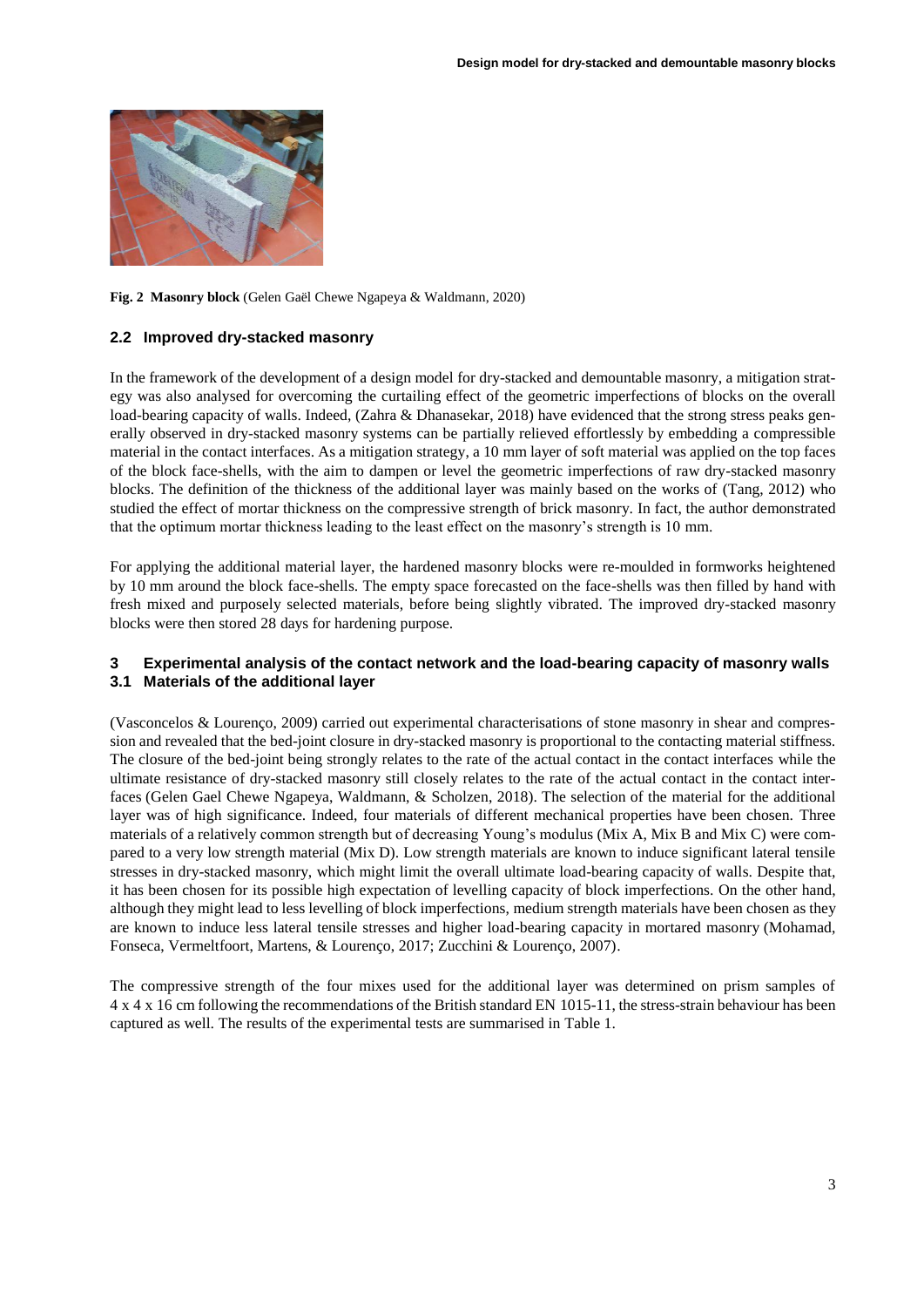| <b>Mixture</b> | Mean compressive strength (N/mm <sup>2</sup> ) | Young's Modulus (MPa) |
|----------------|------------------------------------------------|-----------------------|
| Mix A          | 37,0                                           | 11500                 |
| Mix B          | 34,0                                           | 10500                 |
| Mix C          | 38,0                                           | 7000                  |
| Mix D          | 5,2                                            | 3000                  |

#### **Table 1: Compressive strength and Young's Modulus of different variations of the additional layer**

#### **3.2 Test design on masonry wall and prism.**

The experimental program sought to investigate the impact of the different materials of the additional layer on the levelling of the bed-joint imperfections and ultimately on the load-bearing capacity of dry-stacked masonry walls. The following questions were raised:

- Which mixes of the additional layer achieve a high actual contact in the bed-joint?
- To what extend the load-bearing capacity of a dry-stacked masonry wall with improved blocks can be increased with respect to a similar one with raw dry-stacked masonry blocks?

For the purpose to answer to these questions, two test series have been designed. In the first series, 25 masonry prisms constituted each of a dry-stacking of three blocks were investigated to singularly analyse the impact of the bed-joint roughness on the actual contact. The actual contact in the bed-joints was captured using Fujifilm strips. Indeed, Fujifilm strips are a type of sensors able to record the footprint and the intensity of the contact at the interface between solids. The Fujifilm strips were inserted at the interface between the masonry blocks during the prism erection. Afterwards, the prism specimens were axially compressed to failure using a couple of six hydraulic pistons as showed in Fig. 3. Thereafter, the Fujifilm strips were retrieved, digitalised and processed on MATLAB for computing the maximum rate of the actual contact recorded in the bed-joints. In the second series, 20 masonry wallets of 0,8 m height and 1,0 m length were tested (Fig. 3). Indeed, masonry wallets were investigated because they better depict the behaviour of dry-stacked masonry, since they include effects of both bed-joint roughness and height difference of blocks. Like for the masonry prisms, the wallets were also axially compressed to failure. The ultimate load was monitored. In addition, cameras were used to record and further analyse the failure mechanism of the wallets.



**Fig. 3 Design of the experimental tests on (a) prisms and (b) masonry wallets** (Gelen Gaël Chewe Ngapeya & Waldmann, 2020)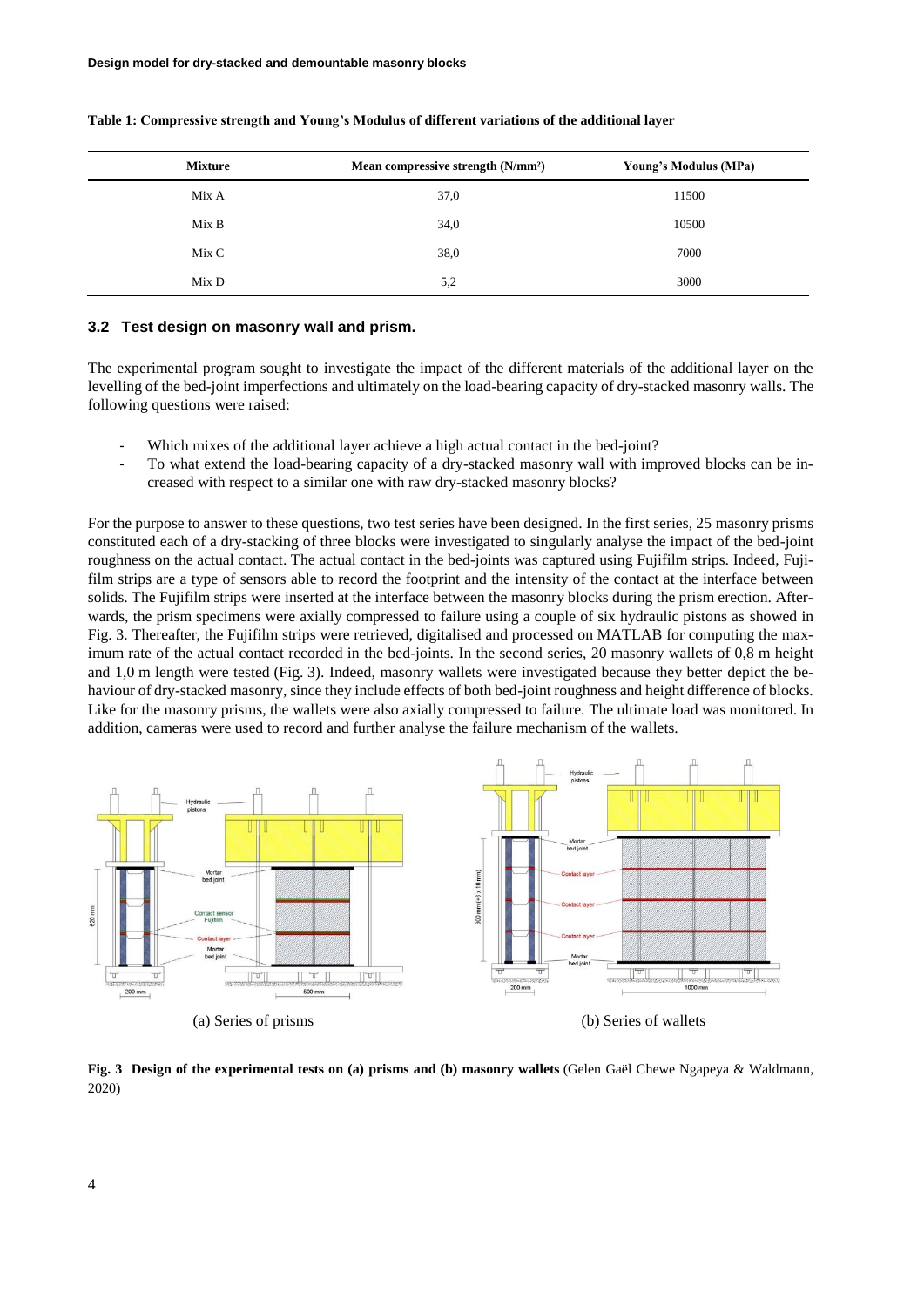### **3.3 Results.**

The mean rates of the actual contact measured in the bed-joints of the masonry prisms are summarized in Table 2. A huge reduction of the nominal contact section has been observed in the masonry prisms with raw blocks (group I), with only 23% of actual contact. This could have been foreseen since the parts of the masonry blocks coming into contact exhibit a same and high stiffness, which results in a very low deformation of the asperities at the interface and ultimately a very low contact. Regarding the masonry prisms with blocks improved with Mix A and Mix B (group II and group III respectively), a significant improvement was observed about the actual contact. Indeed, the actual contact has been doubled and achieved up to 50%, thanks to a higher deformation and crushing of the asperities at the interfaces. A similar tendency was observed for the masonry prisms with blocks improved with Mix C (group IV). In this case, the low Young's Modulus of Mix C even still allowed to slightly increase the actual contact to 55%. In the last case where the blocks of the masonry prisms were improved with Mix D (Group V), although this material of the contact layer had the lowest Young's Modulus, the resulting actual contact was just about 40%. This performance was better than the one of group I but still less than the ones of group II, III and IV. The default of higher performance of the masonry prisms of group II, III and IV was due to the reduction of the load-bearing capacity related the significant lateral tensile stresses induced in the masonry prisms.

As a summary of the tendency observed from prisms with raw blocks to prisms with improved blocks, it can be stated that the lower the stiffness of the parts coming into contact, the higher the resulting actual contact in the interface, which lines up with the finding of (Vasconcelos & Lourenço, 2009).

| <b>Mixture</b>                                           | Number of prisms<br>tested | Mean rate of the actual contact | Coef. of variation |
|----------------------------------------------------------|----------------------------|---------------------------------|--------------------|
| Group $I$ – prisms with raw blocks (no additional layer) |                            | 23%                             | 4%                 |
| Group $II$ – prisms with blocks improved using Mix A     |                            | 50%                             | 7%                 |
| Group $III$ – prisms with blocks improved using Mix B    |                            | 50%                             | 8%                 |
| Group IV – prisms with blocks improved using Mix C       |                            | 55%                             | 8%                 |
| Group $V$ – prisms with blocks improved using Mix D      |                            | 40%                             | 7%                 |

#### **Table 2: Mean rate of the actual contact in the bed-joints of masonry prisms**

The load-bearing capacity of the tested wallets is summarised in Table 3. The wallets of group I made with raw drystacked masonry blocks showed a load bearing capacity of about 3,66 N/mm². In the wallets of group II and III, it was only improved by 1,0% and 6,1% respectively, which is not relevant for engineering purposes. The impact of the additional layer was balanced between the positive aspect related to the increase of the actual contact, hence the better stress distribution, and the negative aspect related to the induction of lateral tensile stress in lateral masonry block walls, leading to a premature cracking of the webs. A considerable structural improvement could be observed for the wallets of group IV, with an increase of the load-bearing capacity of 31,9%. This largely results from the high levelling capacity of the additional layer material. Both block height difference and bed-joint roughness were significantly overcome. In the last group, the load-bearing capacity was diminished 41,3%, due to the significant lateral tensile stress induced by the low strength material Mix D in the wallets.

|  |  |  | Table 3: Load-bearing capacity of the wallets |  |  |
|--|--|--|-----------------------------------------------|--|--|
|--|--|--|-----------------------------------------------|--|--|

| <b>Mixture</b>                                           | <b>Number of wallets</b><br>tested | Mean load-bearing capacity<br>$P_n$ (N/mm <sup>2</sup> ) | Improvement              |
|----------------------------------------------------------|------------------------------------|----------------------------------------------------------|--------------------------|
| Group $I$ – prisms with raw blocks (no additional layer) |                                    | 3.66                                                     | $\overline{\phantom{a}}$ |
| Group $II$ – prisms with blocks improved using Mix A     |                                    | 3,70                                                     | $+1,0%$                  |
| Group $III$ – prisms with blocks improved using Mix B    |                                    | 3,88                                                     | $+6.1\%$                 |
| Group IV – prisms with blocks improved using Mix C       |                                    | 4,83                                                     | $+31.9%$                 |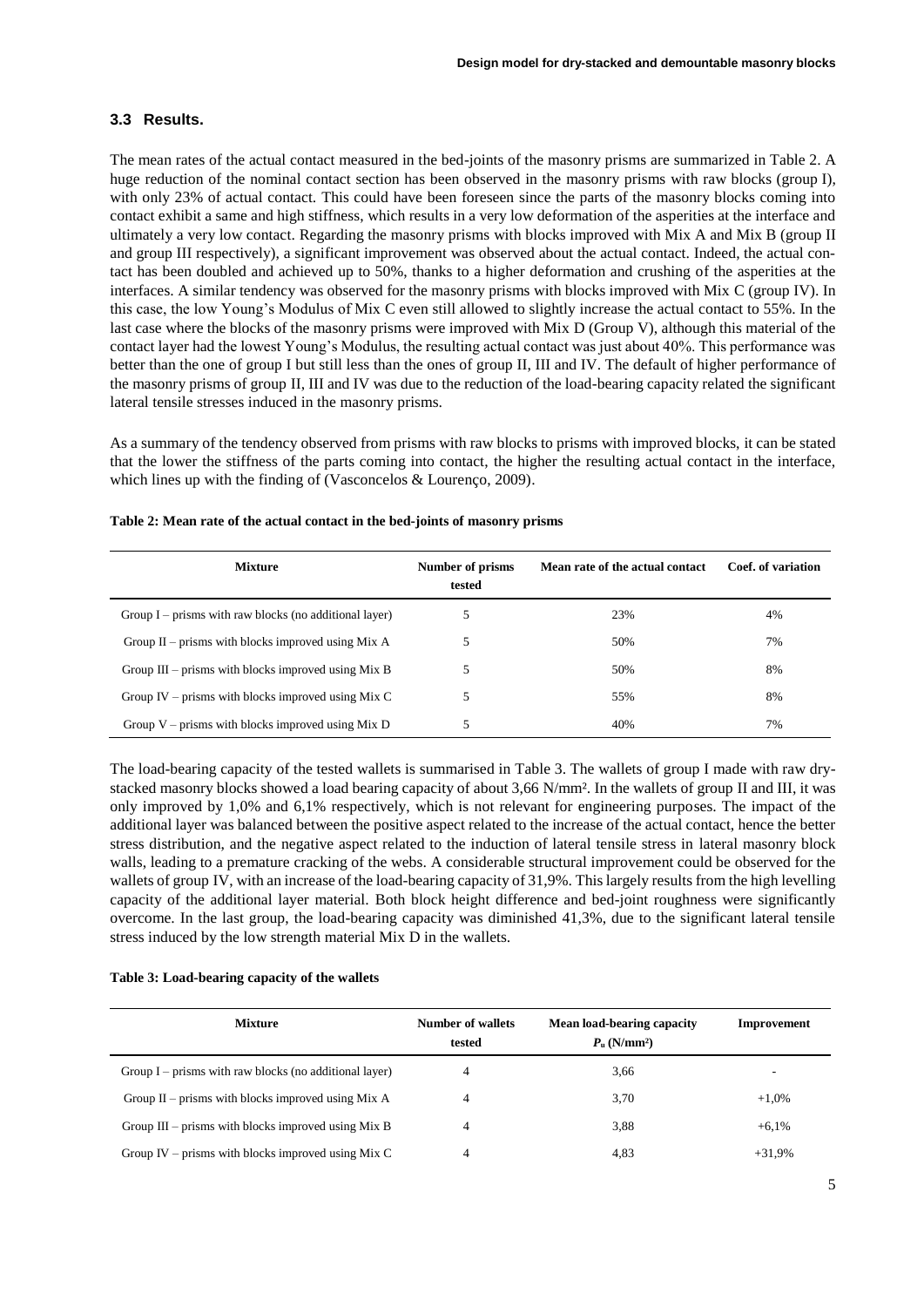| Group $V$ – prisms with blocks improved using Mix D |  |  |  |
|-----------------------------------------------------|--|--|--|
|-----------------------------------------------------|--|--|--|

Throughout the experimental campaign, three damage mechanisms have been observed prior to the wall collapse. Consecutively, it was first the face-shells splitting due to the height difference between the blocks and occurring around 17% to 92% of the load-bearing capacity. Then, it was the spalling of some sections of the face-shells near the bed-joints, due to the high-stress concentration resulting from the tree-like load percolation system (Gelen Gael Chewe Ngapeya et al., 2018). This damage mechanism occurred generally after 70% of the load-bearing capacity. The third and last damage mechanism occurring near the failure was the cracking at the interface between the face-shells and the webs of blocks. This latter one was mainly due to the development of significant lateral tensile stress in the masonry blocks.

#### **4 Design model**

To date, the standards for the design of masonry structures only provide guidelines for traditional and thin-mortared masonry. As shown in equation (1) recommended by EN 1996-1-1(EC6), the compressive strength of mortared masonry is calculated while considering exclusively the safety factor  $\gamma_M$ , the slenderness effect Ø, the masonry block thickness t, the normalised compressive strength of blocks  $f_b$ , the mortar compressive strength  $f_m$  and a coefficient K, which depends on the block material (concrete, clay, brick, etc). In equation (1), for thin mortared masonry  $\alpha = 0.85$ and  $\beta = 0$ , while for traditional mortared masonry  $\alpha = 0.7$  and  $\beta = 0.3$ .

$$
N_{Rd. EN1996-1-1} = \frac{1}{\gamma_M} \Big( \phi \ t \ K \ f_0^{\alpha} \ f_m^{\beta} \Big) \tag{1}
$$

For developing a design model for dry-stacked masonry, the proposal of equation (1) was exploited and extended by including two new factors involving the impact of the geometric imperfections of blocks on the overall compressive strength of walls. Equation (2) stands for dry-stacked masonry walls with raw blocks, whereas equation (3) stands for walls with improved blocks. Moreover, in these proposals,  $\delta_h$  and  $\delta_r$  stand for the reduction factor due to the height variation and the reduction factor due to the bed-joint roughness respectively. Given that in a wall the effects of the two geometric imperfections are coupled, each design model was defined to fit the best with the experimental results and this was then validated with the results of former experiments collected in literature.

$$
N_{Rd. \, proposed} = \frac{1}{\gamma_M} \left( \phi \ t \ K \ f_b^{0.95} \right) \delta_h^{0.85(1-\delta_r)} \tag{2}
$$

$$
N_{Rd. \, proposed} = \frac{1}{\gamma_M} \left( \phi \ t \ K \ f_b^{0.85} \ f_m^{0.2} \right) \delta_h^{0.85(1-\delta_r)} \tag{3}
$$

### **4.1 Factor**  $\delta_r$

Standing for the impact of the bed-joint roughness, the factor  $\delta_r$  is defined as being the ratio between the maximum surface of actual contact achieved in a bed-joint and the nominal contact surface. Hence, the impact of the bed-joint roughness was indirectly measured during the experimental tests on the masonry prisms. The mean rate of the actual contact defined in Table 2 is here considered as being the factor  $\delta_r$  for each type of masonry blocks.

#### **4.2 Factor**  $\delta_h$

The determination of factor  $\delta_h$  standing for the impact of the height difference between masonry blocks is mainly based on a developed deterministic model. Indeed,  $\delta_h$  depicts the overall reduction of the useful section of a wall due to a reduction of the contact surface due to imperfections. As demonstrated in several investigations (Agaajani et al., 2016; Bigoni & Noselli, 2010a; Gelen Gael Chewe Ngapeya et al., 2018), the height difference between dry-stacked masonry blocks strongly impacts the contact network and systematically leads to a major tree-like ramification through which the load percolates. Concisely, for a given wall, factor  $\delta_h$  was defined as being the ratio between the total actual contact through which the load percolates and the total nominal contact sections of the wall. However, since the load percolation system might vary from one wall to another according to a random distribution of blocks, the factor  $\delta_h$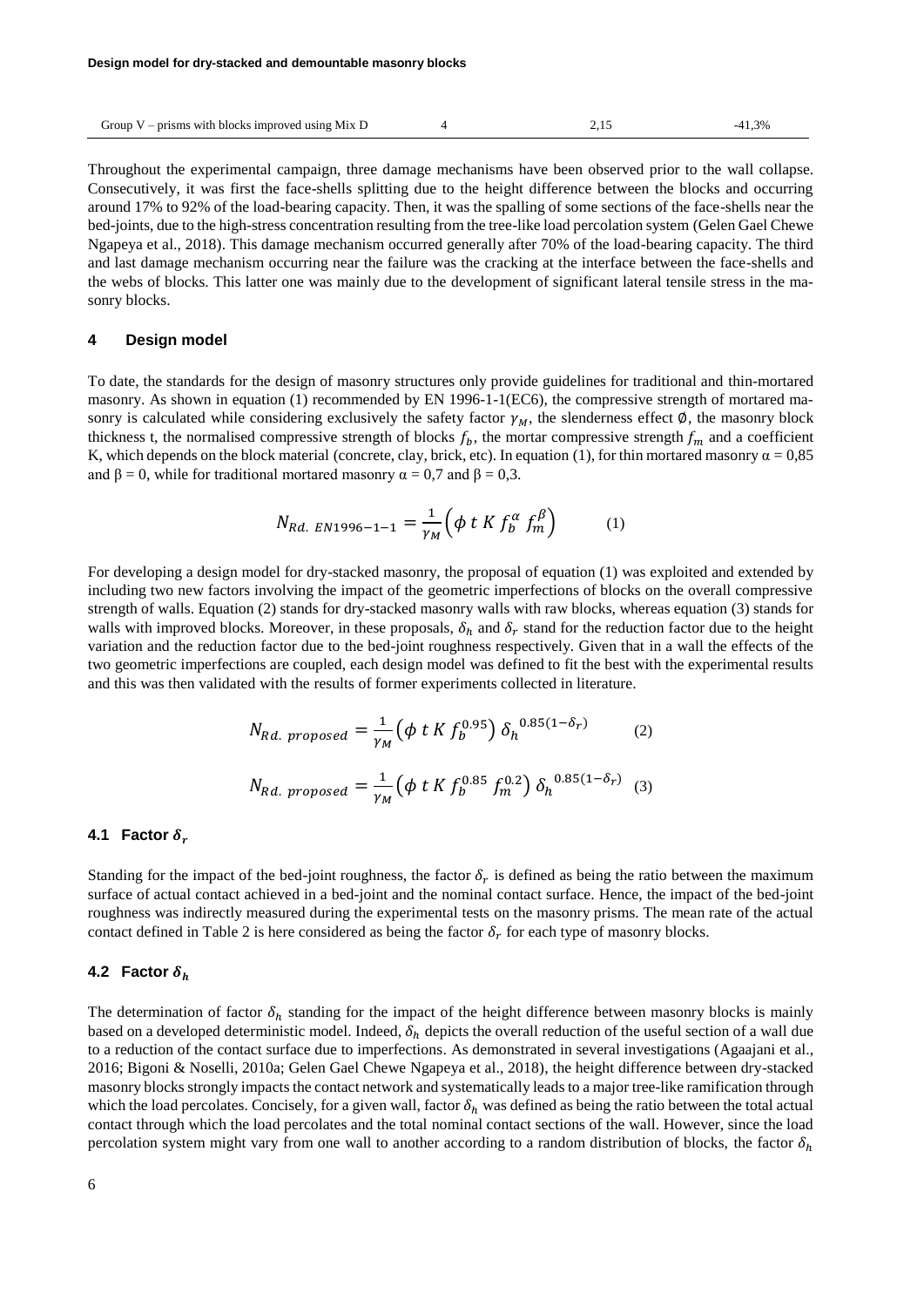might also vary from one wall to another of same geometry. To consider this, *n*-walls different walls have been analysed within a deterministic model. With a number  $n = 1000$  a quasi-steady value of  $\delta_h$  for a given wall geometry has been found.

For engineering purposes, a designer's diagram was developed using a MATLAB code for determining the factor  $\delta_h$ . More details are provided in (Gelen Gaël Chewe Ngapeya & Waldmann, 2020). The designer's diagram is here presented in Fig. 4.



**Fig. 4 Designer's diagram for the determination of**  $\delta_h$  **(Gelen Gaël Chewe Ngapeya & Waldmann, 2020)** 

#### **4.3 Implementation**

In the present sub-section, the load-bearing capacity of dry-stacked masonry walls are computed using the proposed design model and the results of the implementation  $(P_{\text{u,DM}})$  are compared to the experimental results  $(P_{\text{u,EXP}})$  collected in literature. Likewise, the load-bearing capacity of the same walls are computed using the provisions of EN 1996-1- 1 for thin mortared masonry structures  $(P_{u,EC6})$ . The shape factor and the coefficient K related to the block material have been defined following the provisions of EN 1996-1-1. The brief summary of the parameters used for the implementation of the design model, the results of the experimental tests collected in literature and the load-bearing capacity computed with both approaches are all gathered in Table 4. Upon the computation of the load-bearing capacity of the masonry walls, the safety factor of the concrete material  $\gamma_M$  was set equal to 1,0, since the results of the prediction were intended to be compared to the experimental results.

At the analysis of the results, it is found that the proposed design model is conservative. Indeed, a ratio between the prediction  $P_{\text{u,DM}}$  and the experimental results  $P_{\text{u,EXP}}$  respectively for each wall gives a mean value of 93%, which means that the proposed design model estimates the actual load-bearing capacity of dry-stacked masonry walls with a satisfactory accuracy. This is of course due to the capacity of the design model to include the negative impact of the geometric imperfections on the overall wall resistance. Indeed, it has been demonstrated that the block imperfections act against the development of the load-bearing capacity of dry-stacked masonry wall by strongly reducing the contact behaviour in walls.

In the same time, the provisions of EN 1996-1-1 for thin-mortared masonry structures overestimate the load-bearing capacity of dry-stacked masonry walls. When the predictions  $P_{u,EC6}$  of EN 1996-1-1 are compared to the experimental results  $P_{\text{u,EXP}}$  respectively for each wall, a mean ratio of 131% is found, which means that the load-bearing capacity is overestimated by roughly 31%. This trend could have been expected, as the impacts of block imperfections on the load-bearing capacity of dry-stacked masonry walls are not considered in the current standards. Indeed, the provisions of EN 1996-1-1 are set up for mortared masonry where block imperfections are directly levelled by a mortar layer.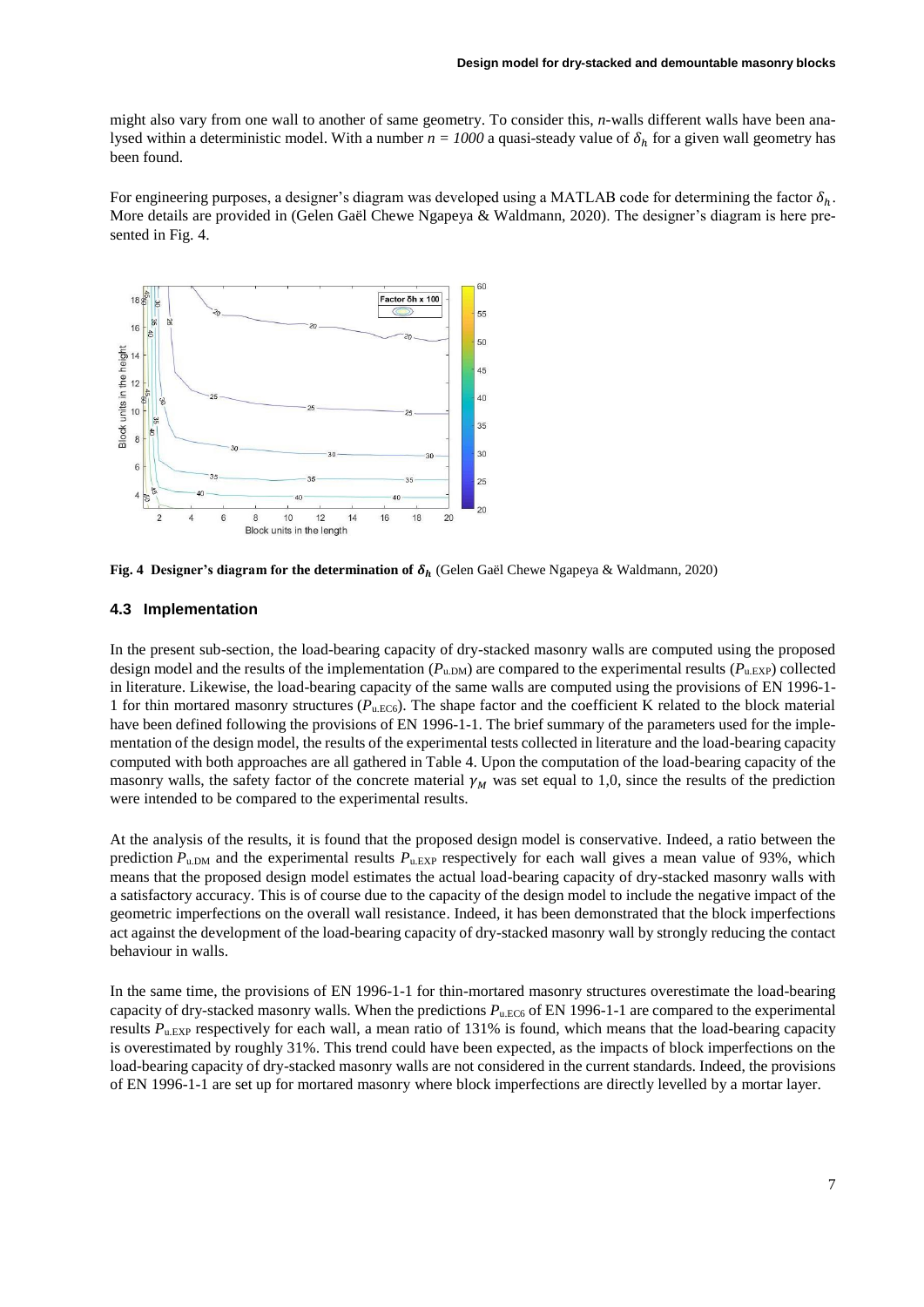| Authors in the<br>literature  | $\delta_r$ | $\delta_h$ | <b>Shape</b><br>factor | $\mathbf K$ | Height<br>(mm) | <b>Thickness</b><br>(mm) | <b>Block</b><br>strength<br>(N/mm <sup>2</sup> ) | $P_{\text{u,EXP}}$<br><b>Experimental</b><br>(N/mm <sup>2</sup> ) | $P_{\text{u.EC6}}$<br>EN 1996-1-1<br>(N/mm <sup>2</sup> ) | $P_{\text{u,DM}}$<br><b>Design</b><br>model<br>(N/mm <sup>2</sup> ) | <b>Accuracy</b><br>of the<br>design<br>model in<br>$\frac{0}{0}$ |
|-------------------------------|------------|------------|------------------------|-------------|----------------|--------------------------|--------------------------------------------------|-------------------------------------------------------------------|-----------------------------------------------------------|---------------------------------------------------------------------|------------------------------------------------------------------|
| Silva et al.<br>(2015)        | 0,23       | 0,52       | 0,9                    | 0,75        | 500            | 140                      | 8,8                                              | 3,30                                                              | 3,68                                                      | 2,95                                                                | 89%                                                              |
| Silva et al.<br>(2015)        | 0,23       | 0,52       | 0,9                    | 0,75        | 500            | 140                      | 12                                               | 4,60                                                              | 4,61                                                      | 3,95                                                                | 86%                                                              |
| Sturm et al.<br>(2015)        | 0,23       | 0,30       | 0,9                    | 0,75        | 810            | 140                      | 1,96                                             | 0,53                                                              | 1,02                                                      | 0,50                                                                | 94%                                                              |
| Drysdale et al.<br>(1991)     | 0,23       | 0,52       | 1,15                   | 0,65        | 812            | 203                      | 10,30                                            | 3,90                                                              | 4,72                                                      | 3,93                                                                | 101%                                                             |
| Jaafar et al.<br>(2006)       | 0,23       | 0,37       | 1,25                   | 0,65        | 1200           | 150                      | 15,20                                            | 5,90                                                              | 6,56                                                      | 4,56                                                                | 77%                                                              |
| Thanoon et al<br>(2007, 2014) | 0,23       | 0,27       | 1,25                   | 0,65        | 3000           | 150                      | 17,20                                            | 3,89                                                              | 5,67                                                      | 3,02                                                                | 78%                                                              |
| Agaajani et al.<br>(2015)     | 0,23       | 0,37       | 1,25                   | 0,65        | 1250           | 200                      | 26,30                                            | 5,35                                                              | 8,40                                                      | 5,64                                                                | 105%                                                             |

**Table 4: Load-bearing capacity of the wallets and calculation parameters**

### **5 Conclusion**

The present research focusses on the assessment of a mitigation strategy to overcome the impact of the geometric imperfections of blocks on the load-bearing capacity of dry-stacked masonry walls and the development of a design model proper to such walls. Experimental tests were performed on masonry wallets and prisms to evidence the efficiency of an additional layer made of well-defined properties to improve the load-bearing capacity of dry-stacked masonry walls. Furthermore, the experimental results were combined with a deterministic statistical model for developing a design model. The efficiency of the design model was discussed in terms of accuracy in the prediction of the load-bearing capacity with respect to the actual value obtained following experiments. In a nutshell, it was found that:

- For engineering purpose, the most relevant improvement of the load-bearing capacity of dry-stacked masonry walls was obtained with the blocks having an additional layer made with a mixture which has a Young's Modulus of 7000 MPa and a mean compressive strength of 38 MPa. They provided up to 31,9% of additional load carrying capacity.
- The design model exhibited an accuracy varying between 77 and 105%, with a mean of 93% in the prediction of the load-bearing capacity of dry-stacked masonry walls.

[Acknowledgements] The authors wholeheartedly thank "Contern - Lëtzebuerger Beton" for the financial support throughout this project. The authors also acknowledge the laboratory technicians of the University of Luxembourg for their commitment during the designing and execution of the experimental tests.

### [References]

- Abang Ali, A. K. (1987). Strength properties and structural performance of interlocking hollow block walls. *J. Inst. Jurutera Malya*, *53*, 25–35.
- Agaajani, S., Waldmann, D., Scholzen, F., & Louge, A. (2016). Numerical analysis for the determination of stress percolation in dry-stacked wall systems. *Masonry International*, *29*(2), 27–38.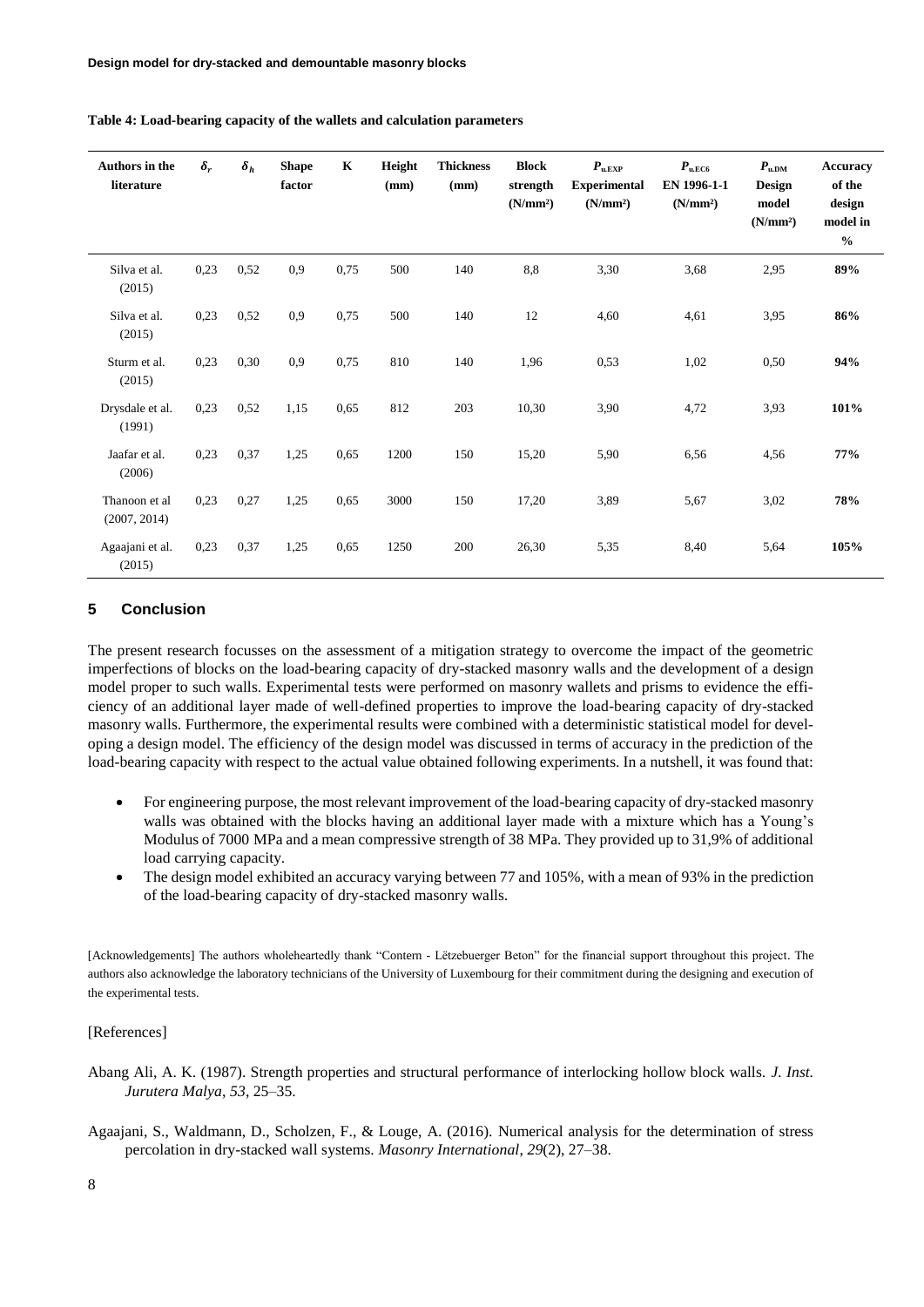- Allaoui, S., Rekik, A., Gasser, A., Blond, E., & Andreev, K. (2018). Digital Image Correlation measurements of mortarless joint closure in refractory masonries. *Construction and Building Materials*, *162*, 334–344. https://doi.org/10.1016/j.conbuildmat.2017.12.055
- Anand, K. B., & Ramamurthy, K. (2003). Laboratory-Based Productivity Study on Alternative Masonry Systems. *Journal of Construction Engineering and Management*, *129*(3), 237–242. https://doi.org/10.1061/(asce)0733- 9364(2003)129:3(237)
- Andreev, K., Sinnema, S., Rekik, A., Allaoui, S., Blond, E., & Gasser, A. (2012). Compressive behaviour of dry joints in refractory ceramic masonry. *Construction and Building Materials*, *34*, 402–408. https://doi.org/10.1016/j.conbuildmat.2012.02.024
- Bari, N. A. A., Abdullah, N. A., Yusuff, R., Ismail, N., & Jaapar, A. (2012). Environmental Awareness and Benefits of Industrialized Building Systems (IBS). *Procedia - Social and Behavioral Sciences*, *50*(July), 392–404. https://doi.org/10.1016/j.sbspro.2012.08.044
- Ben Ayed, H., Limam, O., Aidi, M., & Jelidi, A. (2016). Experimental and numerical study of Interlocking Stabilized Earth Blocks mechanical behavior. *Journal of Building Engineering*, *7*, 207–216. https://doi.org/10.1016/j.jobe.2016.06.012
- Bigoni, D., & Noselli, G. (2010a). Localized stress percolation through dry masonry walls. Part I Experiments. *European Journal of Mechanics, A/Solids*, *29*(3), 291–298. https://doi.org/10.1016/j.euromechsol.2009.10.009
- Bigoni, D., & Noselli, G. (2010b). Localized stress percolation through dry masonry walls. Part II Modelling. *European Journal of Mechanics, A/Solids*, *29*(3), 299–307. https://doi.org/10.1016/j.euromechsol.2009.10.013
- *BS EN 772-1:2000, Methods of test for masonry units – Part 1: Determination of compressive strength*.
- Cetholic. (1988). Mortarless Masonry The Mecano System. *Housing Science*, *12*(2), 145–157.
- Chewe Ngapeya, Gelen Gael, & Waldmann, D. (2020). Overcome of bed-joint imperfections and improvement of actual contact in dry-stacked masonry. *Construction and Building Materials*, *233*, 117173. https://doi.org/10.1016/j.conbuildmat.2019.117173
- Chewe Ngapeya, Gelen Gaël, & Waldmann, D. (2020). Experimental and analytical analysis of the load-bearing capacity Pu of improved dry-stacked masonry. *Journal of Building Engineering*, *27*(May 2019). https://doi.org/10.1016/j.jobe.2019.100927
- Chewe Ngapeya, Gelen Gael, Waldmann, D., & Scholzen, F. (2018). Impact of the height imperfections of masonry blocks on the load bearing capacity of dry-stack masonry walls. *Construction and Building Materials*, *165*, 898– 913. https://doi.org/10.1016/j.conbuildmat.2017.12.183
- Gasser, A., Terny-Rebeyrotte, K., & Boisse, P. (2004). Modelling of joint effects on refractory lining behaviour. *Proceedings of the Institution of Mechanical Engineers, Part L: Journal of Materials: Design and Applications*, *218*(1), 19–28. https://doi.org/10.1243/146442004322849881

Haener. (1984). Stacking Mortarless Block System. *Engineering Design Manual*.

Jaafar, M. S., Thanoon, W. A., Najm, A. M. S., Abdulkadir, M. R., & Ali, A. A. A. (2006). Strength correlation between individual block, prism and basic wall panel for load bearing interlocking mortarless hollow block masonry. *Construction and Building Materials*, *20*(7), 492–498. https://doi.org/10.1016/j.conbuildmat.2005.01.046

Kang-Ho Oh; Harry G. Harries; Ahmed A. Hamid. (1995). Behavior of Interlocking Mortarless Masonry Under